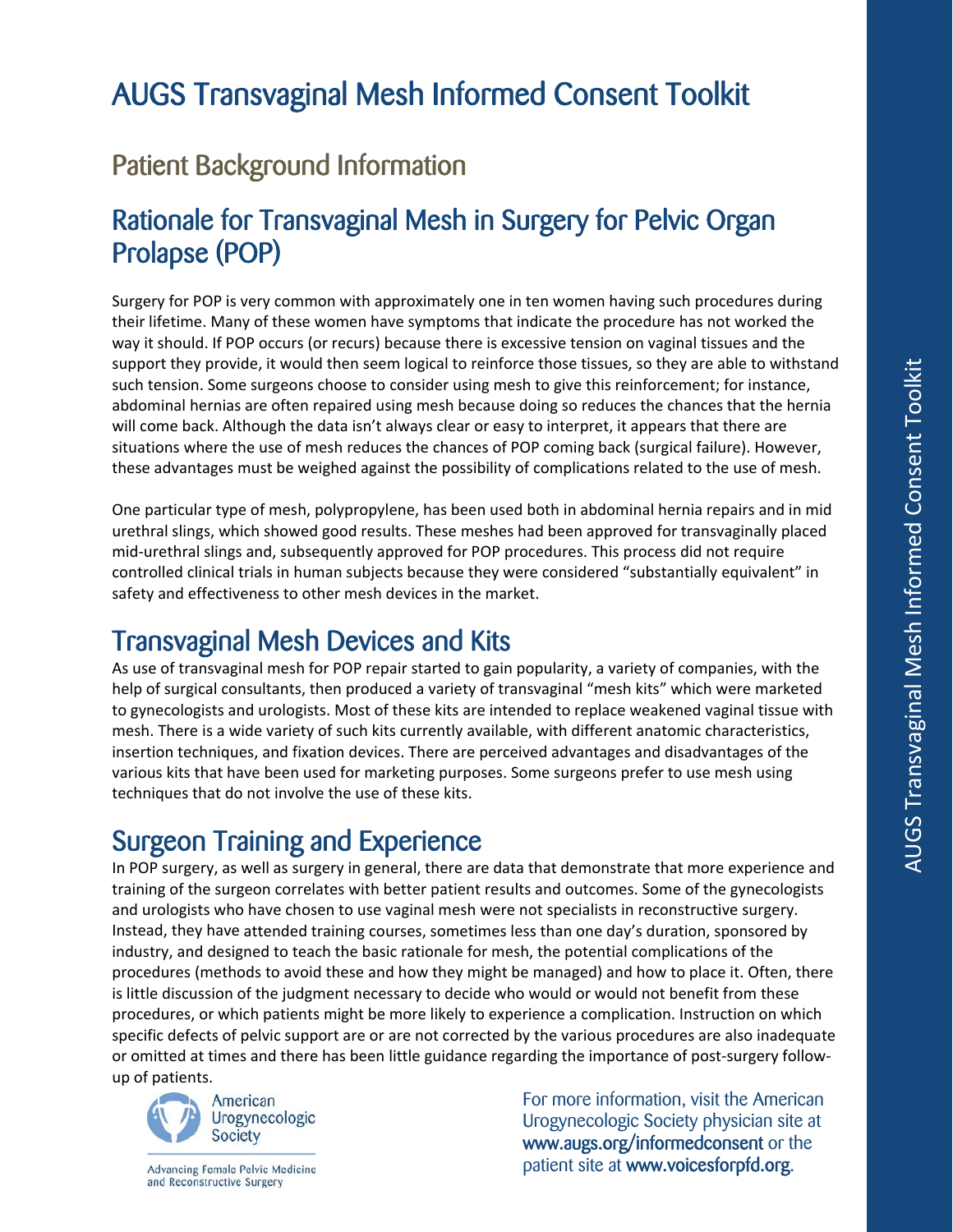### Overview of Risks and Considerations

Although few data currently exist as to who are the best patients for transvaginally placed mesh, ACOG and AUGS recommend that mesh be reserved for high-risk individuals in whom the benefit of mesh placement may justify the risk, such as individuals with recurrent prolapse or with medical comorbidities that preclude more invasive and lengthier open and endoscopic procedures. The approach to the repair of POP should take into account the patient's medical and surgical history, severity of prolapse, and patient preference after education regarding the benefits and risks of the surgical and nonsurgical alternatives.

- **Mesh exposures or erosions** incidence 2‐17%. Most of these problems do not include an infection of the mesh; some mesh exposures respond to observation and/or topical medications, but many require a small operation with anesthesia to treat. Erosions probably occur less frequently when the patient's vaginal wall is healthy and if the procedure is performed correctly by a surgeon with extensive experience in pelvic reconstructive surgery.
- **Bleeding requiring transfusion plus or minus other measures** incidence reported as high as 2‐ 4% in some trials, less than 1% in others.
- **Infection** Serious infections are uncommon with modern mesh materials. Minor superficial or incisional infections may be managed with antibiotics; however, infections involving the mesh itself usually require removal of all mesh that is infected and that does not have tissue ingrowth.
- **Injury of bladder or rectum** reported to occur in 2‐4% of these procedures. These can usually be repaired at the time; however, often, the mesh should not be placed after such injuries. When an injury is not recognized or if there is an infection or healing problem, it could lead to serious infection or melding between the bladder and the vagina (fistula).
- **Deaths associated with bleeding or organ injury** have been reported but are very rare, and pertain more to how the mesh was implanted rather than the kind of mesh used.
- **Damage to the nervous system with pain or occasional motor dysfunction** incidence is rare (may be as high as 2%). When symptoms are associated with a focal area of mesh attachment and are disabling, stitch removal or removal of part of mesh is generally necessary. Removal or revision may not entirely resolve these problems.
- **Chronic pain or pain with intercourse or vaginal exams, etc.** This may be due to stricture of the mesh, bunching up of mesh, fibrosis or to unknown factors which could be related to the either the surgical procedure, an unusual reaction of the patient's tissue to the mesh, or possibly to an action of the mesh itself. The true incidence of these problems is not known, but it is suspected to be low, as they have not been reported in most of the clinical trials. However, many surgeons who receive referrals from other surgeons see quite a few patients with these problems (though it is important to realize these problems can happen from any kind of surgery, including surgery that doesn't use mesh).
- Adverse events requiring surgery are more common with mesh procedures than with non-mesh procedures; mesh exposure or erosion injuries caused by instruments used to insert the mesh are unique to these procedures. Other complications can also occur with non-mesh procedures for POP. *When surgeons recommend mesh use to individual patients, it is because they believe that the individual's benefit from that procedure probably outweighs the risks.*



and Reconstructive Surgery

 For more information, visit the American Urogynecologic Urogynecologic Society physician site at<br>Society www.augs.org/informedconsent or the Advancing Female Pelvic Medicine **and State at Section 1 and Section** patient site at **www.voicesforpfd.org**.